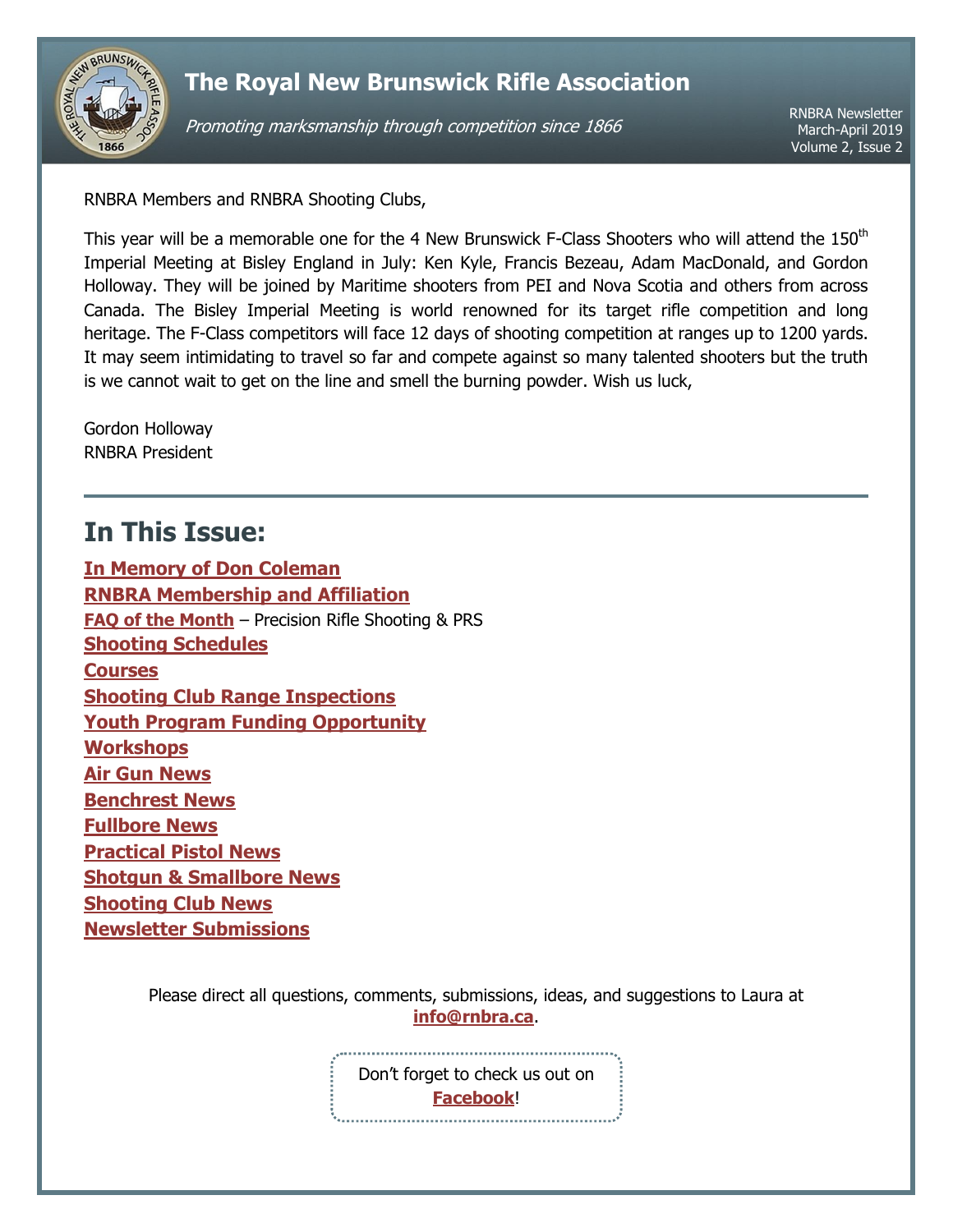## <span id="page-1-0"></span>**In Memory of Don Coleman**

Don and I met several years ago and quickly became friends. As you might have guessed we first met on a local rifle range. Don introduced himself and, recognizing my last name, he asked if I hailed from Moncton. We soon discovered that despite our age difference we shared a common passion for competitive shooting sports. It didn't take long to realize that not only was Don committed to shooting sports generally, he was also a great competitor and a contender to win at our matches.

Over the next couple years as our friendship developed I began to understand how much Don believed in "giving back" to the sport. Don had volunteered a great deal of time and effort to the administration of the RNBRA, and he also took an active part in the Fullbore section administration. His extraordinary commitment was displayed when he showed up for one of our spring work days not long after having a hip replacement.

Don was a gentleman with a thoughtful unassuming manner. I tend toward the other end of the scale so it took me a little while to realize that he was a natural coach, and he regularly used that gift to help people young and not so young alike. As a matter of fact my own successful return to competitive rifle shooting was certainly facilitated by Don's advice and guidance.

Several years ago as the long serving RNBRA Membership Secretary, Don was able to help guide the RNBRA and its mostly new Executive through a couple years of political difficulty. As a newly appointed President I was very fortunate to benefit from Don's well considered council and his knowledge of past RNBRA business.

Don's determination and positive attitude helped him prevail over several serious health challenges during his life and he was determined not to waste the time he had. He enjoyed demonstrating a positive attitude and many people certainly benefited from his commitment and drive.

No story about Don would be complete without mentioning the lady who completed him. It was obvious to me that Don and Sheila were kindred spirits. They shared their lives while encouraging and supporting each other with love and respect that demonstrated the strength of our culture. I feel blessed to have gotten to know them both.

Don's work here finished early and he has gone on ahead. He will be remembered until we join him in Valhalla.

 $\sim$  Michael Lutes

The Celebration of Life for the Don Coleman has been rescheduled for Sunday, May 26 2019 due to the flooding in Gagetown. It will be held at the **[Gagetown Legion](https://www.google.com/maps/place/Royal+Canadian+Legion+Branch+71/@45.7856611,-66.1490519,17)** from 1:30-4:30pm. All are welcome.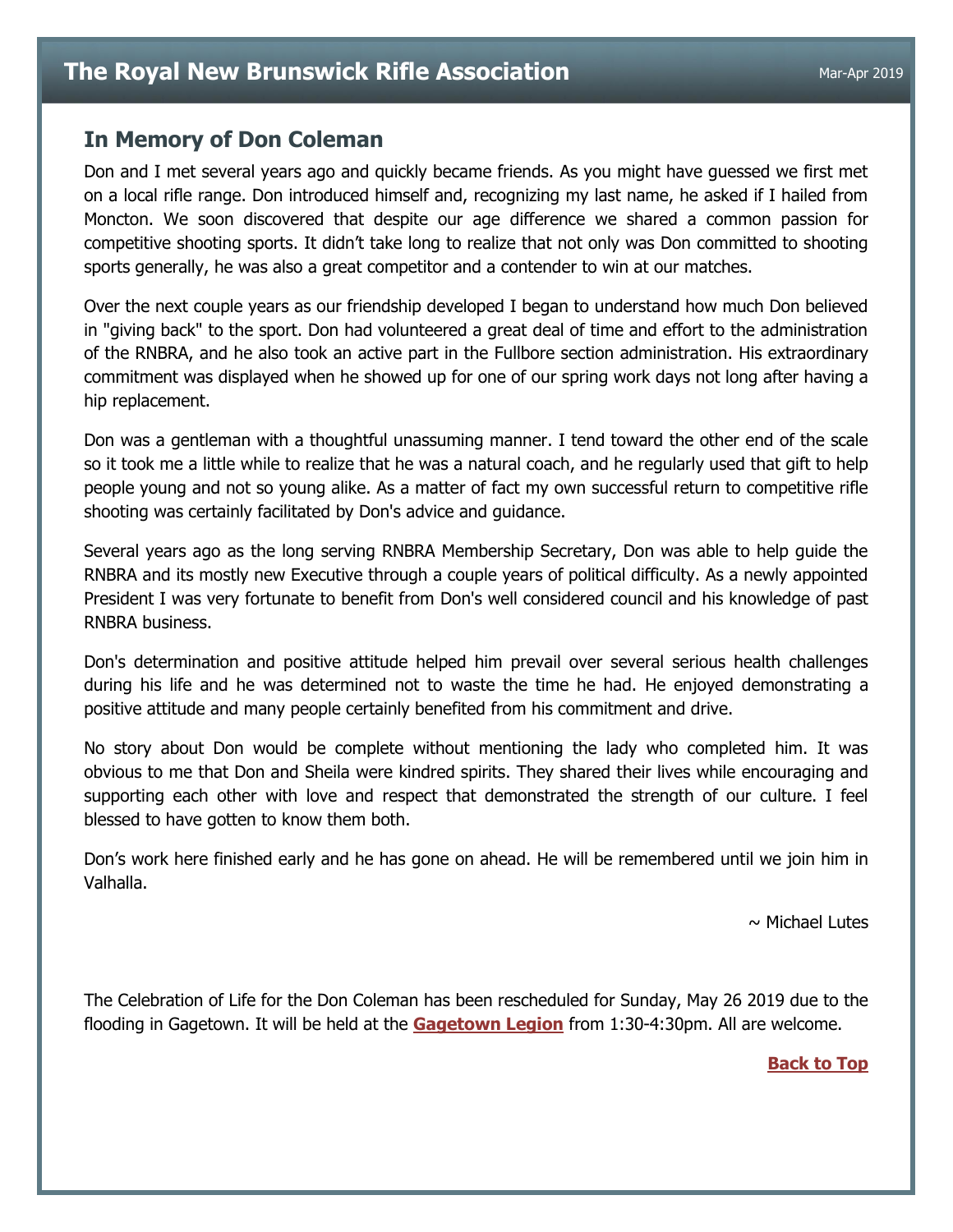# <span id="page-2-0"></span>**RNBRA Membership and Club Affiliation**

New and renewing Members and Clubs can complete their 2019 membership online by going to **[rnbra.ca/membership-form](http://rnbra.ca/membership-form/)**. You can submit the form online or print off a copy and mail it in. The individual membership covers the cost of NFA insurance anywhere in the world.

Membership fees can be paid by Email Money Transfer (preferred method) or by mailing a cheque or money order. Once payment is received you will receive a card in the mail.

**[Back to Top](#page-0-0)**

# <span id="page-2-1"></span>**FAQ of the Month – Precision Rifle Shooting & PRS**

#### **What is precision rifle shooting?**

Precision rifle shooting can be thought of as shooting at small targets from far away. There are two main competition styles in Canada. The DCRA National Service Conditions matches (a prone only match fired at set distances) and practical precision rifle matches (a mix of prone, barricade, and unconventional shooting positions with targets at random distances).

#### **What equipment is used?**

A scoped mag fed rifle is usually used. It can be either bolt action or semi-automatic. Single shot rifles are also used, but are less common. A bipod and a rear support (bag) are also highly recommended.

Most matches are centrefire, but there are a growing number of rimfire only matches within the practical precision rifle world.

#### **What is "PRS"?**

PRS stands for Precision Rifle Series, a popular point series race of precision rifle matches which started in the USA. The series has expanded to Canada with matches being held in Ontario and Alberta this year. The PRS is a collection of matches, not necessarily a shooting style. Matches are sometimes described as PRS style, to give new shooters a reference point to the style of shooting.

The NRL (National Rifle League) is another points series popular in the States. It is similar to the PRS and people often compete in both leagues.

#### **I need fancy gear to compete.**

Not true. While there are plenty of products being offered to improve shooters performance, they are not necessary. If you're interested, come out and shoot, and worry about gear later.

### **I need a special calibre to compete.**

Not true. Yes, the top competitors are using some specialized cartridges. But they are not necessary to come out and shoot, learn, and have some fun.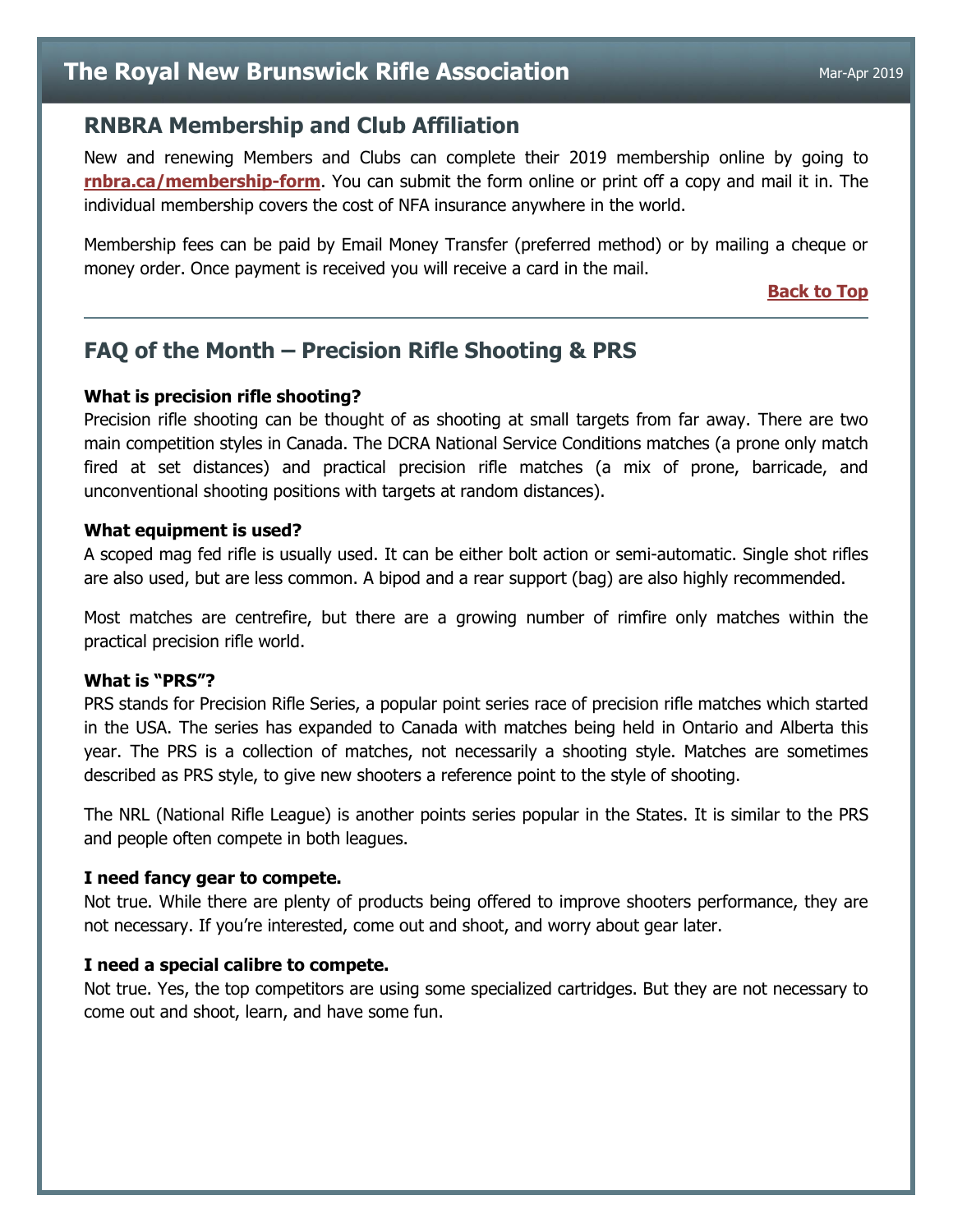# **The Royal New Brunswick Rifle Association** Mar-Apr 2019

#### **I don't want to compete.**

That's fine. Most of us aren't competitors. We get together to shoot, learn, and have some fun trying something different. But you might get hooked.

The RNBRA fullbore section currently supports both DCRA NSC and practical precision rifle disciplines. The fullbore section is holding their practical precision rifle season opener May 18 & 19 on CFB Gagetown for anyone interested in seeing what it's all about. Anyone interested in learning more is encouraged to contact **[info@rnbra.ca](mailto:info@rnbra.ca?subject=PRS)**.

#### **Further reading.**

Here are some websites with more info on precision rifle. **[DCRA](http://www.dcra.ca/index.php)** – NSC rules and dates **[Ontario Rifle Association](https://ontariorifleassociation.ca/disciplines/precision-rifle/)** – Good description of NSC **[Precision Rifle Series](https://www.precisionrifleseries.com/) [National Rifle League](https://nationalrifleleague.org/) [Precision Rifle Blog](https://precisionrifleblog.com/)** – A blog full of info about the PRS, the type of gear used, and precision rifle shooting in general **[Canadian Rimfire Precision Series](https://rimfireprecision.ca/)** – A developing rimfire only Canadian series of precision rifle matches

 $\sim$  Mark McMullin Fullbore Section Vice President

**[Back to Top](#page-0-0)**

# <span id="page-3-0"></span>**Shooting Schedules**

The Fullbore 2019 shooting schedule is **[available online](https://docs.google.com/document/d/1P6YveNhkO81U5qCQiQkmU1YlnoM-LEUXOCmbID-5vDQ/edit?usp=sharing)** now. Be sure to check back for updates. The next F/TR match is the McGillivray on Base Gagetown on May 11 (900m). The next Black Powder match is on May 18 on Base Gagetown (400, 500 & 600m).

Interested in Benchrest Shooting? 2019 schedules are online for both **[Minto](https://docs.google.com/document/d/1CBP2E-bVtVsNOUAWKPBoSlzfF83QXytM18fHa94AZAc/edit)** and **[Petitcodiac](https://drive.google.com/file/d/0Bys2REhN--pwQk9lNXN1V3o0bU1pM3d5X0tOVkZzOUR1U1Rn/view)**. There are a lot of events coming up! More information on the **[Benchrest Blog](http://newbrunswick-benchrest.blogspot.com/)**.

The 2019 Fredericton Trap and Skeet schedule is **[available here](https://docs.google.com/document/d/1s-A0lZqlMKsNawuynmNH49EwfXYgExI1amfwjZVMHbo/edit?usp=sharing)** and on their website **[www.ft-sc.com](file:///C:/Users/Laura/RNBRA/Newsletters/V2%20I1/www.ft-sc.com)**. The next match is the Winchester Ammunition Open Classic on June 8-9 (preregistration is required).

The PEI Rifle Association summer schedule is available on their website **[here](http://www.peipra.ca/events/)**. There are many open shoots to check out if you're going to be in PEI this summer!

<span id="page-3-1"></span>Looking to expand your shooting schedule? The RNBRA is often able to help fund inter-maritime, national, and international competitions held in New Brunswick.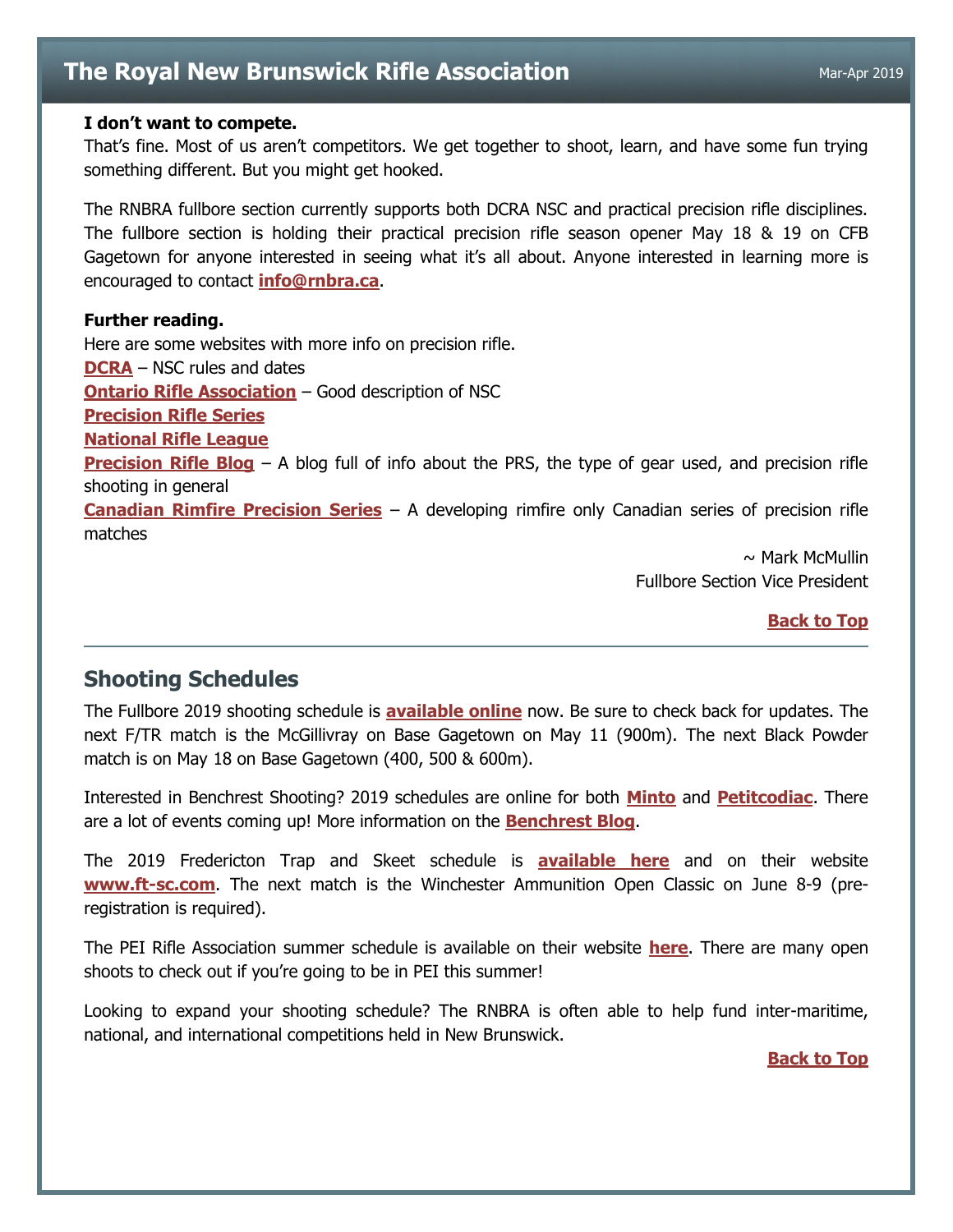### **Courses**

The RNBRA offers a course for training and certification of Range Safety Officers (RSO). An RSO is required every time two people or more people are using a range. For information on this course, please contact us at **[info@rnbra.ca](mailto:info@rnbra.ca?subject=RNBRA%20Courses)**.

#### **[Back to Top](#page-0-0)**

# <span id="page-4-0"></span>**Shooting Club Range Inspections**

The RNBRA can provide range pre-inspections and advice for affiliated clubs looking to meet the NB Government shooting range construction requirements. We can also provide, upon request, a copy of the *Standards for Design and Construction of Shooting Ranges in New Brunswick* issued by the Chief Provincial Firearms Office. For more information, email Gord at **[president@rnbra.ca](mailto:president@rnbra.ca)**.

Federal: **Shooting Clubs and [Shooting Ranges Regulations](https://laws-lois.justice.gc.ca/PDF/SOR-98-212.pdf)**

Provincial: **[Shooting Range Leasing Policy](https://www2.gnb.ca/content/dam/gnb/Departments/nr-rn/pdf/en/ForestsCrownLands/2017-12-08_shooting_range_policy.pdf)**

#### **[Back to Top](#page-0-0)**

# <span id="page-4-1"></span>**Youth Program Funding Opportunity**

The RNBRA strives to support youth interested in the shooting sports and has established a Youth Program Fund. Any affiliated club with a youth program or trying to start one may make a request for funding support.

Youth programs may include: specific competitions for under 19, supporting youths who travel to competitions, courses or workshops for youth shooting, holding a Youth Day at your club, etc.

Send requests to Laura at **[info@rnbra.ca](mailto:info@rnbra.ca?subject=Youth%20Program%20Funding)** and include a description of the youth program and the date (if applicable). If you are unsure if your program/event will qualify, just send Laura a quick email and she'll let you know the next steps.

#### **[Back to Top](#page-0-0)**

## <span id="page-4-2"></span>**Workshops**

There are several workshops offered by the RNBRA that are available to shooting clubs upon request. Currently there is one on load development and one on fullbore shooting. For more information on these courses or to arrange one at your club, contact Laura at **[info@rnbra.ca](mailto:info@rnbra.ca?subject=Newsletter-Workshop)**.

<span id="page-4-3"></span>Are you interested in developing your own workshop? The RNBRA may be able to help with funding, organizing and development. Send ideas to Laura at **[info@rnbra.ca](mailto:info@rnbra.ca?subject=Newsletter-Workshop)**.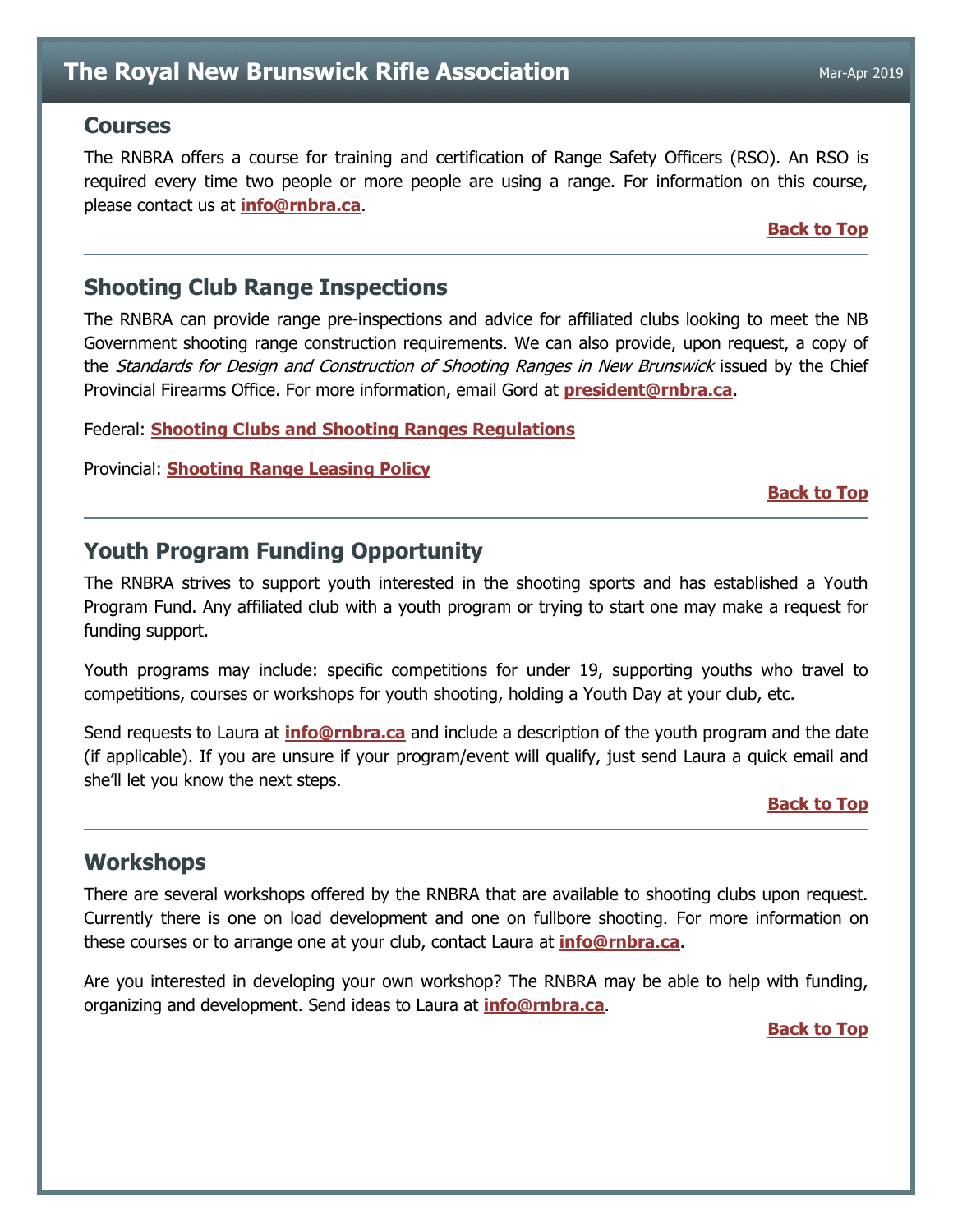# **The Royal New Brunswick Rifle Association** Mar-Apr 2019

## **Air Gun News**

Information on the St. Croix Youth Air Gun Program is available on the **RNBRA [website](http://rnbra.ca/)** or the **[St. Croix Sportsman Club website](http://www.stcroixsportsmanclub.com/apps/blog/categories/show/1610968-youth-airgun)** or you can contact Don Brown at **[d.brown4@bellaliant.net](mailto:d.brown4@bellaliant.net?subject=Air%20Gun)**.

#### **[Back to Top](#page-0-0)**

## <span id="page-5-0"></span>**Benchrest News**

Information on New Brunswick Benchrest Shooting is available online at the **[Benchrest blog](http://newbrunswick-benchrest.blogspot.ca/)**, including 2019 shooting schedules for Minto and Petitcodiac.

#### **[Back to Top](#page-0-0)**

## <span id="page-5-1"></span>**Fullbore News**

Register today for the 2019 Eastern Canada F-Class Championships, being held at Batouche again this year from June 29-July 1! The course of fire will be the same as last year, with 158 round count including sighters. Prizes for individuals and teams will be awarded. A reduced entry fee for competitors under 25 years old is available. For more information, visit our **[website](http://www.easternfclass.ca/)** or email Match Director Gord Holloway at **[president@rnbra.ca](mailto:president@rnbra.ca?subject=Eastern%20F-Class%20Championship)**.

All the latest news and information on the competitive Fullbore program is always available at the **[Fullbore blog](http://rnbrafullbore.blogspot.ca/)**. The Fullbore 2019 shooting schedule is **[available online](https://docs.google.com/document/d/1P6YveNhkO81U5qCQiQkmU1YlnoM-LEUXOCmbID-5vDQ/edit?usp=sharing)** now. Be sure to check back for updates.

#### **[Back to Top](#page-0-0)**

# <span id="page-5-2"></span>**Practical Pistol News**

Anyone interested in learning more about International Practical Shooting Confederation membership and competitions please email us at **[ipscnewbrunswick@gmail.com](mailto:ipscnewbrunswick@gmail.com)** or visit our Facebook page **[IPSC New Brunswick](https://www.facebook.com/IpscNewBrunswick/)**.

#### **[Back to Top](#page-0-0)**

## <span id="page-5-3"></span>**Shotgun & Smallbore News**

Saturday, June 29 has been chosen as the date for the 2019 Smallbore Prone MTR Rifle and Standing Smallbore Rifle match to be held at the Woodstock Pistol and Rifle Club. This match will be sanctioned by the RNBRA as the New Brunswick Championship in these events. It is open to all shooters and is usually attended by a number of junior as well as adult competitors. The course of fire and other match information will be finalized and made available in the near future.